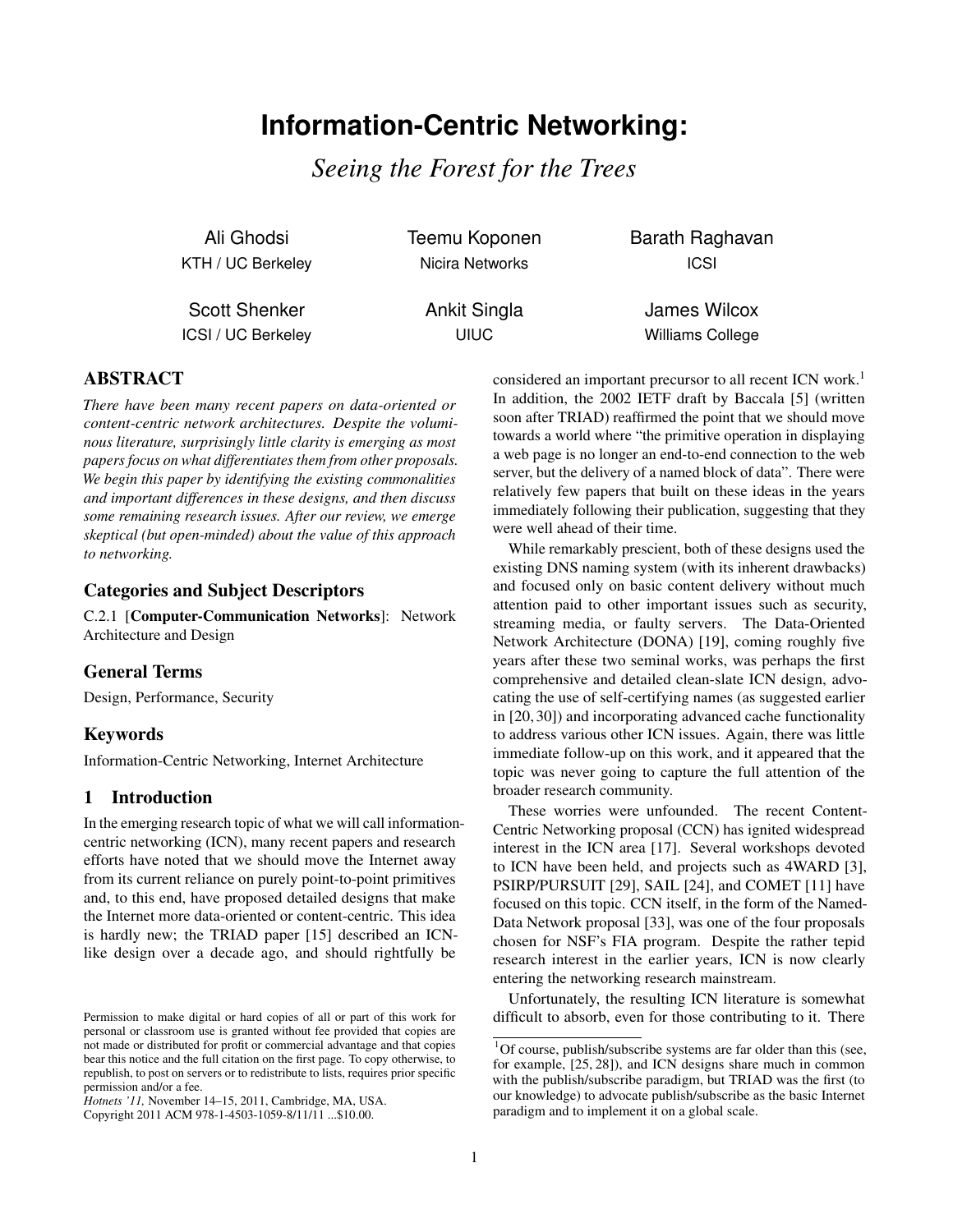is little common terminology between these proposals and, because there is no common framework, the focus is often on low-level mechanisms. As a result, many of the papers accentuate the differences between their design and others<sup>[2](#page-1-0)</sup>, leaving it as an exercise for the reader to construct the ICN forest out of these individually-proposed trees. And the community has, for the most part, taken it for granted that the ICN forest is worth preserving, without a deeper investigation of its roots. This state of affairs led us to write this paper, with the goal of providing a broader perspective on current ICN designs and revisiting some of the fundamental assumptions that underlie ICN.

We start (Section [2\)](#page-1-1) by reviewing the commonalities in ICN designs, which are broader and deeper than one might have thought. We then describe (Section [3\)](#page-2-0) what we see as the most essential differences in current ICN designs; these issues require more community-wide discussion to resolve, and we hope that identifying them here will help initiate such discussions. We end in Section [4](#page-2-1) by presenting several ICN questions that remain unanswered, some of which raise doubts about the efficacy of the ICN approach.

# <span id="page-1-1"></span>2 Commonalities of Designs

There has been enough buzz about ICN that most readers will be familiar with the general outlines of the approach. However, in order to provide the context necessary for our later sections, we briefly review the common aspects of ICN systems. We restrict our purview to the more recent ICN designs (*i.e.,* we include designs such as CCN, PSIRP, DONA, Curling [\[8\]](#page-5-13), and 4WARD, but we do not include TRIAD or Baccala's design). At first glance, all these proposals seem unique, with important differences from other ICN proposals. This impression is reinforced by the fact that each has its own distinctive terminology, and they often emphasize different aspects of the design problem (*e.g.,* LIPSIN [\[18\]](#page-5-14) focuses more on the datapath behavior than other proposals). However, these proposals all share three fundamental principles (described below) which are the essential ingredients for shifting the Internet away from a point-to-point paradigm to a more information-centric one.

Basic Primitives. The publish/subscribe paradigm has been around for over 25 years [\[28\]](#page-5-12) and is now used in many systems ranging from web services to enterprise information systems [\[12\]](#page-5-15). In this paradigm, there are two basic primitives: PUBLISH, which enables information providers to advertise the availability of their content, and SUBSCRIBE, which enables consumers to request content. These primitives decouple requests and responses in both space and time: that is, the provider and requester of the content need not know each other's location, nor need they be online at the same time. This decoupling is one of the most profound aspects of publish/subscribe systems.

ICN designs are, at heart, merely global-scale versions of the publish/subscribe paradigm. It is therefore not surprising that all ICN designs are built around two basic interface primitives that resemble the notions of PUBLISH and SUBSCRIBE (and, in fact, PSIRP adopts the publish/subscribe terminology for its two primitives). CCN uses REGISTER and INTEREST operations, DONA uses REGISTER and FIND commands, while Curling uses both REGISTER and PUBLISH for the publish operation and CONSUME for the subscribe operation.

Note that ICN and publish/subscribe are not identical. In ICN designs, these primitives act on the name of the object (that is, content is published and subscribed to by name), while publish/subscribe systems can have broader request semantics (such as describing content with various tags and allowing subscriptions to relate to any content described with that tag). Also, ICN systems usually offer both a one-time "fetch" operation (retrieving content previously published under that name) and an ongoing "subscribe" operation (retrieving all future content published under that name). In contrast, most publish/subscribe systems only support the latter.

Universal Caching. In ICN designs, when a network element receives a request for content (from a peer or host), it does one of two actions: *(i)* if it has the data cached, it can respond with the content directly, or *(ii)* if it does not have the content cached, it can request the content from its peer(s) and then cache the content when this request is filled. This caching is universal in three ways:

- It applies to content carried by any protocol, not just content carried by a specific protocol (*e.g.,* HTTP). ICN thus provides a single *uniform* caching paradigm that underlies all content delivery.
- It applies to all content from all users, not just content from content providers who have contracted for the service (as in today's CDNs). This *democratizes* content delivery.
- It is implemented by all ICN nodes rather than just a few specialized caches, making caching *pervasive*. We will return to this issue in Section [4.](#page-2-1)

Content-oriented Security Model. Since the ICN approach results in content arriving from network elements other than the originating server, the security model cannot be based on where the packet came from; instead, ICN designs must secure the content rather than the path, as suggested in [\[30,](#page-5-4)[31\]](#page-5-16) and elsewhere. All ICN designs thus adopt a content-oriented security model in which content is signed by the original content provider, so network elements and consumers can verify the validity of the content merely by verifying the signature. There are some fundamental questions about the role of naming in this security model, which we discuss in the next section, but the basic content-oriented security model is shared by all ICN designs.

<span id="page-1-0"></span> $2$ <sup>2</sup>The NDN proposal [\[33\]](#page-5-10) is an exception to this, but it goes to the other extreme; it barely mentions related work!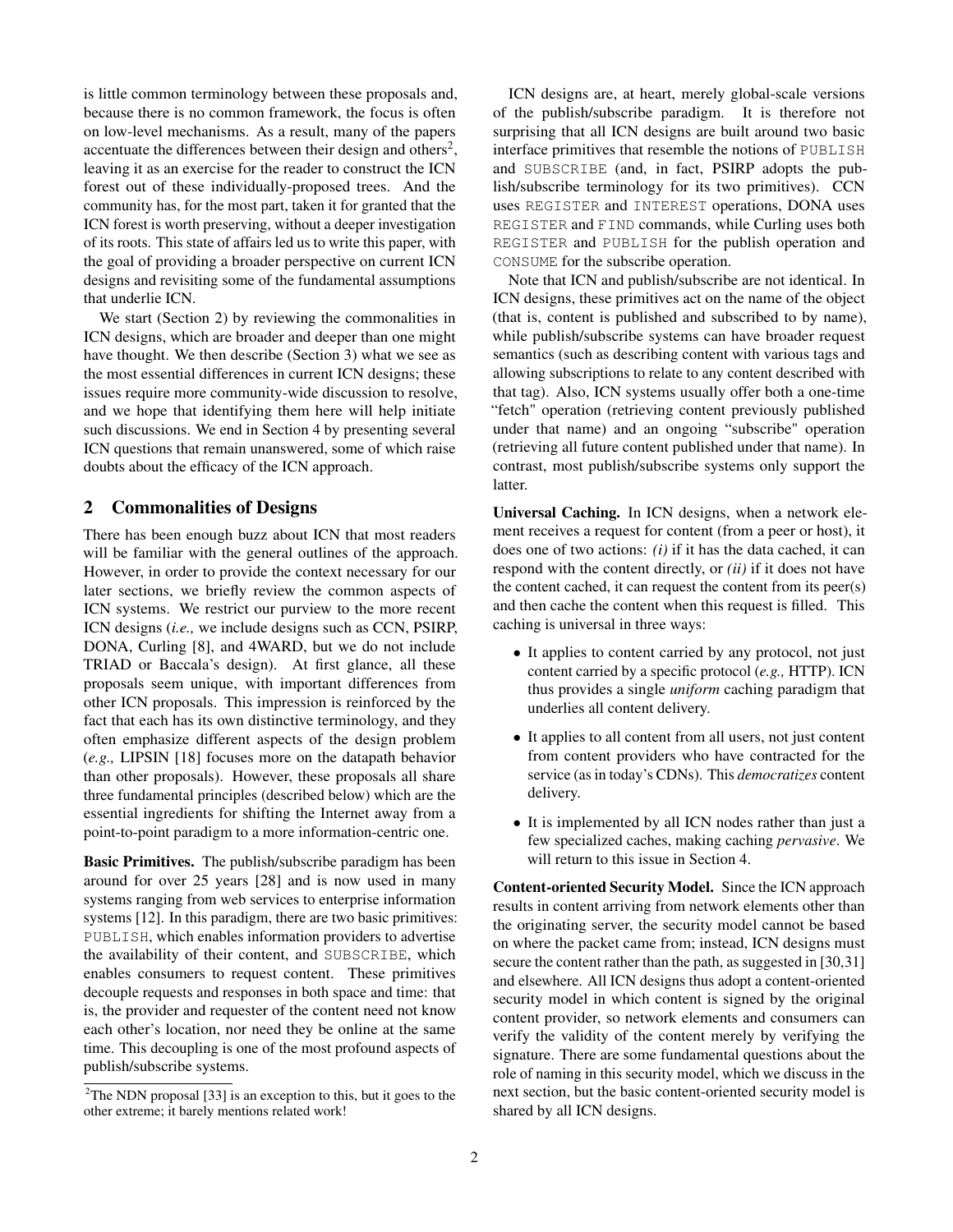With this background about the three principles shared by all ICN designs, we now turn to areas where these proposals disagree in fundamental ways.

## <span id="page-2-0"></span>3 Fundamental Differences in Design

There are three important areas where the various ICN proposals differ: naming, interdomain routing, and the location of the narrow waist in an ICN Internet.

Naming. ICN systems enable consumers to request objects by name, not location. In the content-oriented security model described earlier, the following must hold:

- The consumer must know the name of the content they want. That is, they must be able to map between the real-world description of what they want (*e.g.,* CNN headlines) and its corresponding ICN name.
- The consumer must know the content provider's public key, so that she can verify the provenance and integrity of the content.
- The ICN system itself must be able to bind an object's name to the public key of the content provider, so that it can prevent attackers from registering false content. Without this binding, attackers can use false content as a denial-of-service attack.<sup>[3](#page-2-2)</sup>

There are two main naming systems proposed in the ICN literature. The first, which resembles today's DNS names, uses hierarchical human-readable names. The human readability partially addresses the first requirement, and the hierarchical structure helps scalability. A variety of techniques can allow the consumer to know the public key (ranging from personal contacts to webs-of-trust to PKIs), but for the ICN system to be aware of this key requires a globally-agreed-upon PKI to bind names to keys.

The second naming system uses self-certifying names. Here, the key is bound to the name itself, so the ICN system need not use a PKI. These names are not human-readable, so consumers must use other techniques (*e.g.,* search engines, personal contacts, webs-of-trust) to determine the name of the content they want. $4$ 

Two diametrically opposing viewpoints on the relative merits of these names can be found in [\[14,](#page-5-17) [26\]](#page-5-18). Given the overlap in authorship between this paper and [\[14\]](#page-5-17), it should come as no surprise that we think that self-certifying names are clearly the superior choice; this form of naming enables the infrastructure to prevent denial-of-service attacks without requiring the infrastructure to understand user trust models.

Interdomain Name-Based Routing. In order to satisfy requests for content, ICN systems must route those requests. There are many different approaches in the ICN literature for doing this name-based routing within a domain, but these differences are largely mechanistic in nature and not of fundamental importance. Where the proposals differ more fundamentally is in how this routing is done between domains. Some (such as CCN) leverage the current Interdomain routing system and build their name-based routing on top of BGP. Others (such as DONA) follow the BGP policy model but do their own name-based routing, and still others (such as PSIRP) develop their own interdomain routing paradigm.

Narrow Waist. IP is the narrow waist of the current Internet architecture. The various ICN proposals differ in whether this remains the case, or whether the ICN layer becomes the new narrow waist. This is often cited as a fundamental difference between ICN *designs* but we contend this is really a broader architectural debate that is largely orthogonal to ICN design details. All of the ICN designs involve hopby-hop communication between the ICN-layer elements (*e.g.,* Content Routers in CCN, Rendezvous Nodes in PSIRP, Resolution Handlers in DONA, Content-aware Routers in Curling). Since this communication is merely between hops (and does not require global reachability), one could run any of these designs over IP, or as a replacement for IP (running over some L2-like layer that provides local delivery). However, whether one retains or replaces IP as the narrow waist obviously has implications for the overall Internet architecture, and for the performance required in the ICN layer. We revisit this in Section [4.](#page-2-1)

## <span id="page-2-1"></span>4 Research Agenda

Having described how the various ICN designs compare, we now discuss future directions for ICN research. We consider three different categories: topics deserving less attention, topics deserving more attention, and topics deserving *immediate* attention.

#### 4.1 Topics Deserving Less Attention

Many of the ICN papers focus on the required mechanisms, and several reviews of the topic (such as in [\[1\]](#page-5-19)) suggest future work along these lines. We disagree, and think that focusing on ICN mechanisms is not where we should devote our research effort. We say this because, with recent techniques such as HTTP long polling and Comet, HTTP already supports the basic ICN primitives. The following are then needed to turn HTTP into a full-fledged ICN design (obeying the three principles in Section [2\)](#page-1-1):

- *Providing caching for all content delivery*: HTTP is rapidly becoming the protocol-of-choice for most content delivery, so this goal is already within sight.
- *Providing caching at all network elements*: some router vendors have openly discussed the possibility of

<span id="page-2-2"></span><sup>3</sup>This is a denial of service issue, not a correctness issue: the consumer can verify the correctness of the data because it knows the key, but if the ICN system cannot verify the content does indeed correspond to that name then the ICN system may repeatedly deliver false data (and thus not be able to reliably deliver the correct data). <sup>4</sup>There is a duality between the two approaches: each uses external mechanisms for one binding, but for one that external binding is

<span id="page-2-3"></span>between names and keys, and for the other it is between real-world content and names.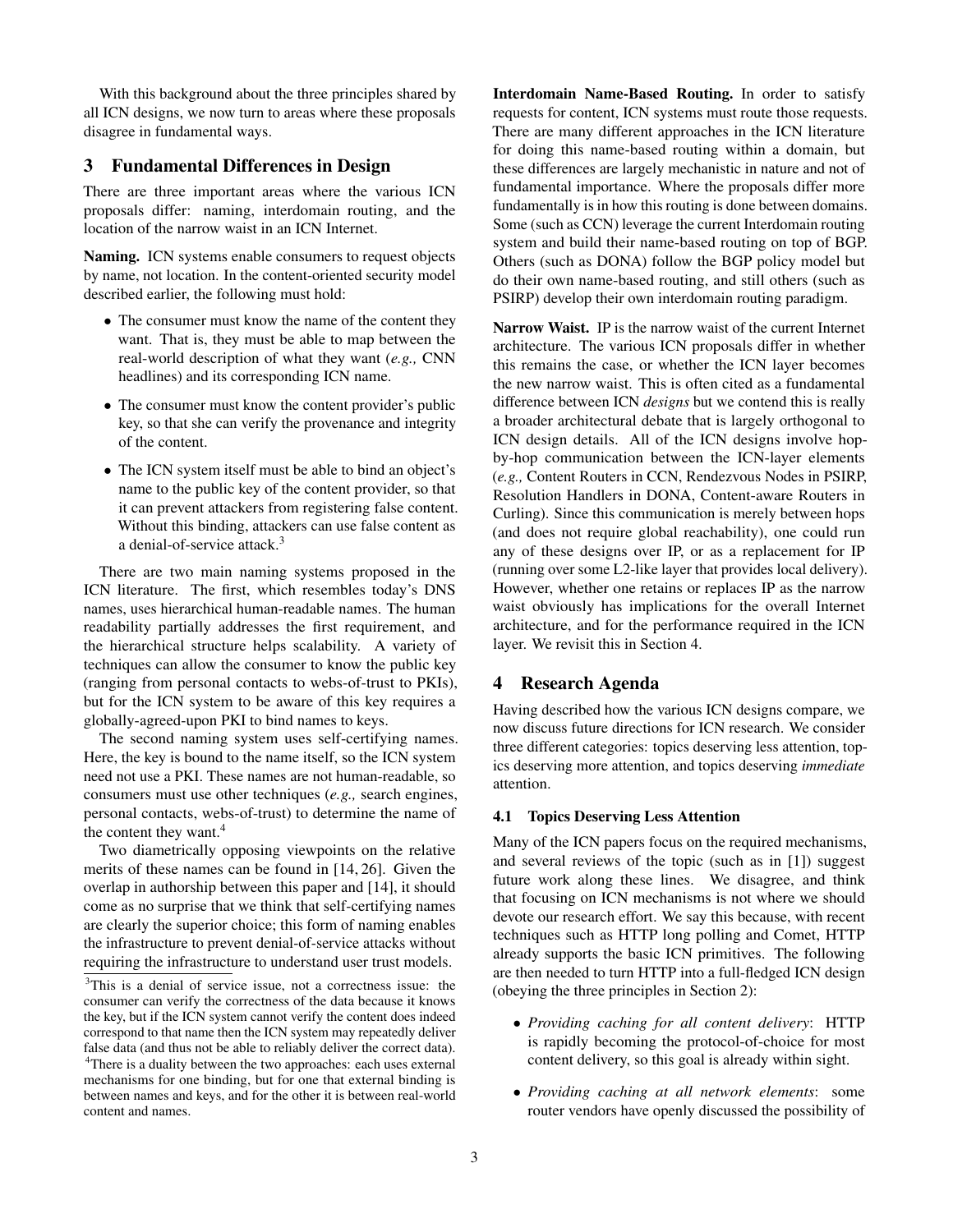placing HTTP proxies on all routers. Doing so would immediately provide the democratization of content delivery, and is technically feasible.

• *Content-oriented security model*: this is an issue of content naming and/or a PKI, neither of which are dependent on ICN design details. Note, however, that this security model is quite different than that used in HTTPS.

Turning HTTP into a full-fledged ICN design does not require additional research but instead is merely a question of deploying known solutions. Focusing on clean-slate ICN designs offers few benefits and makes the deployment problem immensely harder. As trenchantly observed in [\[22\]](#page-5-20), if there is one thing the Internet currently does well, it is delivering content! Given the tremendous success of, and experience with, current content delivery, our research community would probably be well-served by spending less time fine-tuning the mechanisms in clean-slate ICN systems.

#### 4.2 Topics Deserving More Attention

Privacy. There has been much discussion about how ICN changes the security model, from securing the path to securing the content. However, there has been far less attention paid to the unfortunate fact that ICN also greatly changes the privacy model. Today, a client can establish a secure channel between itself and the content provider, and then the nature of the content being requested from that provider is known only to the client and the provider. In ICN, the name of the content being requested is available to all the ICN nodes processing the request. This is intrinsic to ICN, since ICN provides a get-by-name service, so it is impossible to hide the content name from the ICN infrastructure.<sup>[5](#page-3-0)</sup>

We think it is important to explore how this loss of privacy can be ameliorated. See [\[4\]](#page-5-21) for an initial attempt at one such design, where users and providers collude to prevent the ICN system (or the government) from being able to detect when certain "forbidden" content is being accessed; in short, the scheme fragments content requests into blocks which are then fetched in a spread-spectrum manner to obfuscate the content requests being made. The intricacy of the design required to provide such a minimal improvement in privacy (the ICN system still knows every piece of content being downloaded, but doesn't realize that some forbidden content can be reconstructed using the seemingly innocuous downloaded content) suggests that privacy will be a formidable challenge for ICN. Therefore, we should also explore how ICN systems can be redesigned to support better privacy. It may be possible to provide special operations or services that enable the tunneling of content between publishers and subscribers in a way that still enables caching.

In addition, there are a variety of attacks on privacy ranging from censorship (making content unavailable) to persecution for downloading undesirable content (*i.e.,* using ICN exchanges as non-repudiable evidence) — and dealing with these will presumably involve different approaches.

Interdomain Policies. There is a vast literature on BGP policies, ranging from protocol design to economic analysis. And this area has recently entered a new era where (as discussed in [\[10\]](#page-5-22)) the traditional customer-provider-peer categories are being augmented by the distinction between eyeball and content networks.

As discussed, ICN systems must confront the issue of interdomain policies, and here the eyeball/content distinction is even more important, because ICN systems are expressly designed for name-based content routing. While the exact nature of content-peering policies will be determined by business considerations, academic research can help illuminate what kinds of global connectivity results from an assortment of pairwise business relationships. For instance, is there an ICN equivalent of the Gao-Rexford conditions, which would provide guidelines for what forms of content-peering relationships result in global connectivity and stability?

Scaling, Object Sizes, and the Narrow Waist The number of content objects is huge, and rapidly growing. Any ICN system should be prepared to handle at least  $10^{12}$  objects (based on the current size of the web), and this is an extremely conservative estimate. At this scale, some tradeoffs need to be made, which we briefly summarize here in a greatly oversimplified fashion.

If routing decisions are to be made at packet speeds, then the routing table needs to be relatively small, say on the order of  $10^8$  entries or smaller.<sup>[6](#page-3-1)</sup> There are two ways to achieve a routing table that is several orders of magnitude smaller than the total number of objects. The first is to achieve high levels of aggregation through hierarchical names.[7](#page-3-2) But such aggregation makes multihoming of data hard (as we have painfully experienced in the Internet), and without multihoming, ICN would merely have one entry in its forwarding table; that of the server originating the content. ICN systems would then route requests back towards this server, and would not be aware of any cached copies that were not on this default path to the server. This caching-alongdefault-path behavior is hardly worth adopting a clean-slate ICN architecture, because turning every router into an HTTP proxy would accomplish this more simply.

The other way routing tables could be small is if the request patterns result in a small working set in the routing table (so one could merely cache routing entries rather than storing

<span id="page-3-0"></span> $5$ Note that the name of the requester is typically only available to the first-hop ICN node, since each node is involved in a pairwise exchange with the previous ICN node.

<span id="page-3-2"></span><span id="page-3-1"></span><sup>&</sup>lt;sup>6</sup>This number could be off by an order of magnitude or two, but so could the estimate of the number of objects. Our core assumption is that the number of objects is roughly three orders of magnitude larger than the size of the routing table that can attain packet speeds. <sup>7</sup>See the discussion in [\[14\]](#page-5-17) for how one can achieve aggregation without hierarchical names, which somewhat relieves the tension between aggregation and multihoming.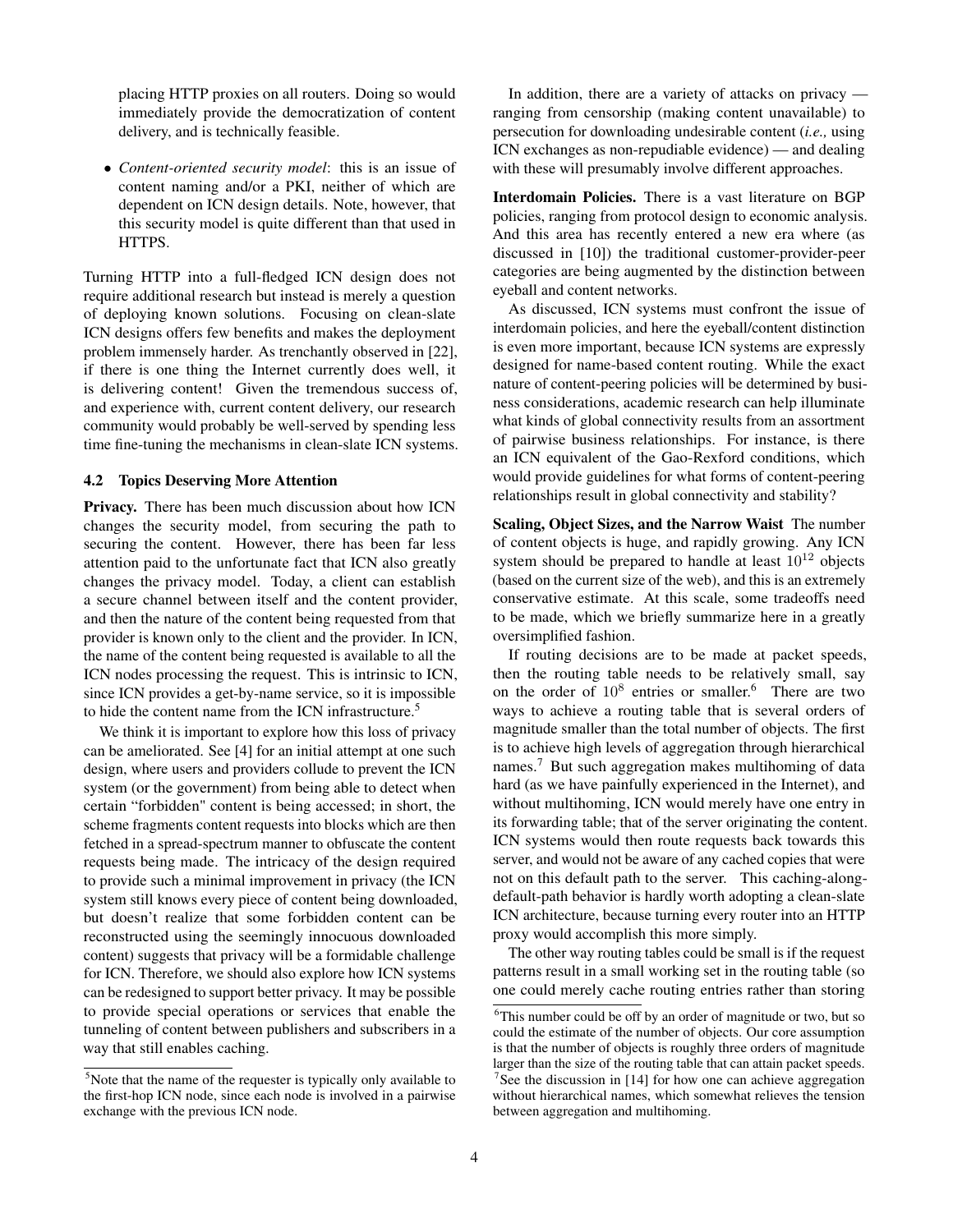the whole table on the fast path). We return to this topic later when we discuss the effectiveness of caching, but our conclusions therein are not encouraging. For now, we assume the working set size is not small.

This line of reasoning suggests that one either chooses a simple caching-along-default-path design with hierarchical names, or one does not make ICN routing decisions at packet speeds. In the latter case, one can build *scale-out* lookup engines (*i.e.,* clusters that can handle very large routing tables, certainly on the order of  $10^{12}$  objects) [\[2,](#page-5-23) [19\]](#page-5-2). In this scenario, the ICN system has relatively slow name-based routing (slow in terms of throughput; the latency of each lookup is of less concern), but once the data location is known data transfers can be done at packet speeds (much like today, where DNS lookup processing is relatively slow compared to packet speeds).

However, this requires that the content objects be significantly larger than the requests. Assume that the low-level packet transport can handle  $x$  packets/sec (globally), and the route-by-name system can process y requests per second (globally). Then on average each request should result in roughly  $x/y$  packets. Otherwise, the transmission infrastructure will be grossly underutilized. We understand that this is a radically, perhaps even dangerously, oversimplified model, but we present it only to illustrate the more general point that if there is a speed mismatch between packet-routing and name-routing, then there must also be a corresponding (and inverse) size mismatch.

In Section [3](#page-2-0) we discussed the debate about where the narrow waist should be: IP or ICN? This is equivalent to asking whether route-by-name is the lowest-level global network primitive (*i.e.,* the only way to establish global communication) or whether there is a lower-level addressbased network primitive that enables global reachability. Our argument above suggests that unless one adopts the cachealong-default-path design, we cannot do the name-based routing fast enough to make ICN the narrow waist. That is, one cannot have the network level primitive be something that cannot be processed at packet speeds.<sup>[8](#page-4-0)</sup>

Thus, there is an interesting tradeoff between naming (hierarchical or not), routing behavior (just route to server, or route to nearest copy), caching behavior (is the working set size small?), the size of objects (which cannot be single packets unless the requests can be handled at packet speeds), and the narrow waist (the waist must be able to operate at line speeds). Here we have suggested (subject to further research, of course) that there is little reason (based on performance) to adopt an ICN design that only caches along path, which implies nonaggregated names, which implies large routing tables, which implies slower name-based routing, which implies large ICN objects, which implies an IP waist. We present this line of reasoning not as a hardened conclusion, but as a conjecture that should be investigated.

#### 4.3 Topics Deserving Immediate Attention

All of the research issues mentioned above address various design questions, but accept without question one of the basic premises of ICN: making content caching an intrinsic and ubiquitous part of the network infrastructure would improve performance. We now question that premise.

In the early days of the web, well before the advent of ICN, there was a flurry of research about web caching [\[9,](#page-5-24) [27\]](#page-5-25). In particular, one popular design goal was that of cooperative caching [\[13,](#page-5-26) [21,](#page-5-27) [23\]](#page-5-28), in which each cache called upon another cache as needed before contacting the content server. In 1999, Wolman *et al.* used large web traces to analyze the effectiveness of cooperative caching [\[32\]](#page-5-29). They found that hierarchical or cooperative caching wasn't helpful once the population behind the edge cache grew past a small threshold:

*...we show that cooperative caching is unlikely to have significant benefits for larger organizations or populations. That is, with current sharing patterns, there is little point in designing highly scalable cooperative-caching schemes; all reasonable schemes will have similar performance in the low-end population range where cooperative caching works.*

More specifically, the authors note that for a user population in the tens of thousands, "a single proxy cache can provide the same benefits" as cooperative caching. These results applied more broadly not just to the traces they examined, but to heavy-tailed object distributions. The authors reached this conclusion by extending the analytical model of Breslau *et al.* who also found that object requests followed a Zipf distribution [\[7\]](#page-5-30). These papers closed the door on what was once a fertile area of study.

Other types of content-sharing networks have content request distributions even more unfriendly to cooperative caching [\[16\]](#page-5-31):

*Kazaa is not Zipf. The popularity distribution for large objects is much flatter than Zipf would predict, with the most popular object being requested 100x less than expected. Similarly shaped distributions exist for small objects and the aggregate Kazaa workload. ... the Web is well described by Zipf.*

Content in ICN-based networks is likely to be at best as (un)cacheable as the Web, and quite possibly as bad as Kazaa.

This should be of great and immediate concern to those of us who have advocated ICN designs. While ICN is a new networking paradigm, its claimed performance advantages come from widespread caching, which is essentially what cooperative caching is. The fact that these papers argued successfully against cooperative caching is troubling.

While such analyses were performed a decade ago, Facebook's use of their caches in their image-serving system indicates that the conclusions still hold [\[6\]](#page-5-32). Specifically, when

<span id="page-4-0"></span><sup>&</sup>lt;sup>8</sup>This assumes that the waist must use moderate sized packets.